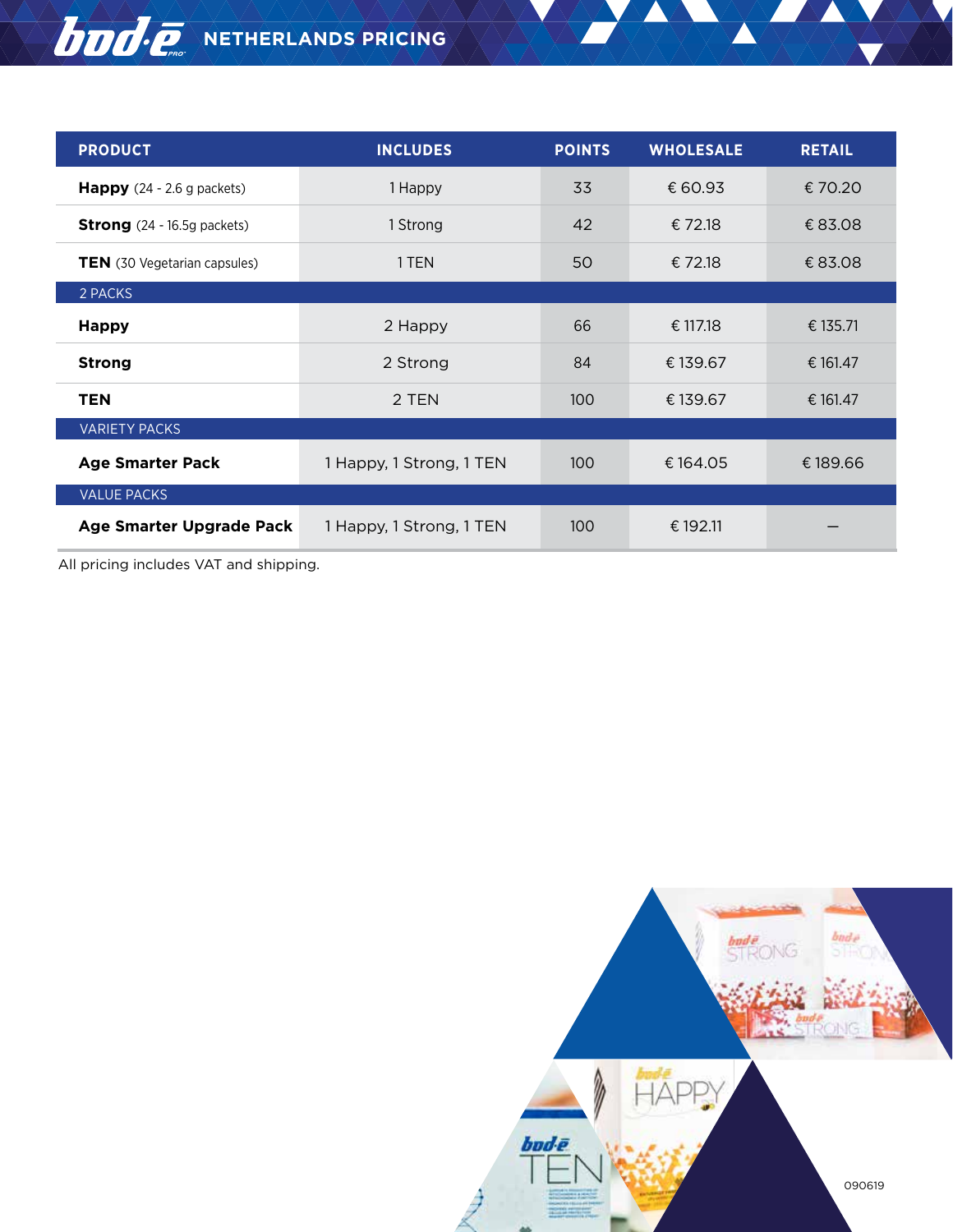## **GERMANY PRICING**

| <b>PRODUCT</b>                       | <b>INCLUDES</b>          | <b>POINTS</b> | <b>WHOLESALE</b> | <b>RETAIL</b> |
|--------------------------------------|--------------------------|---------------|------------------|---------------|
| <b>Happy</b> $(24 - 2.6$ g packets)  | 1 Happy                  | 33            | € 66.52          | € 76.64       |
| <b>Strong</b> $(24 - 16.5g$ packets) | 1 Strong                 | 42            | €78.80           | €90.70        |
| <b>TEN</b> (30 Vegetarian capsules)  | 1 TEN                    | 50            | €78.80           | €90.70        |
| 2 PACKS                              |                          |               |                  |               |
| <b>Happy</b>                         | 2 Happy                  | 66            | € 127.93         | € 148.16      |
| <b>Strong</b>                        | 2 Strong                 | 84            | € 152.49         | € 176.29      |
| <b>TEN</b>                           | 2 TEN                    | 100           | € 152.49         | € 176.29      |
| <b>VARIETY PACKS</b>                 |                          |               |                  |               |
| <b>Age Smarter Pack</b>              | 1 Happy, 1 Strong, 1 TEN | 100           | € 179.10         | € 207.06      |
| <b>VALUE PACKS</b>                   |                          |               |                  |               |
| Age Smarter Upgrade Pack             | 1 Happy, 1 Strong, 1 TEN | 100           | € 209.74         |               |

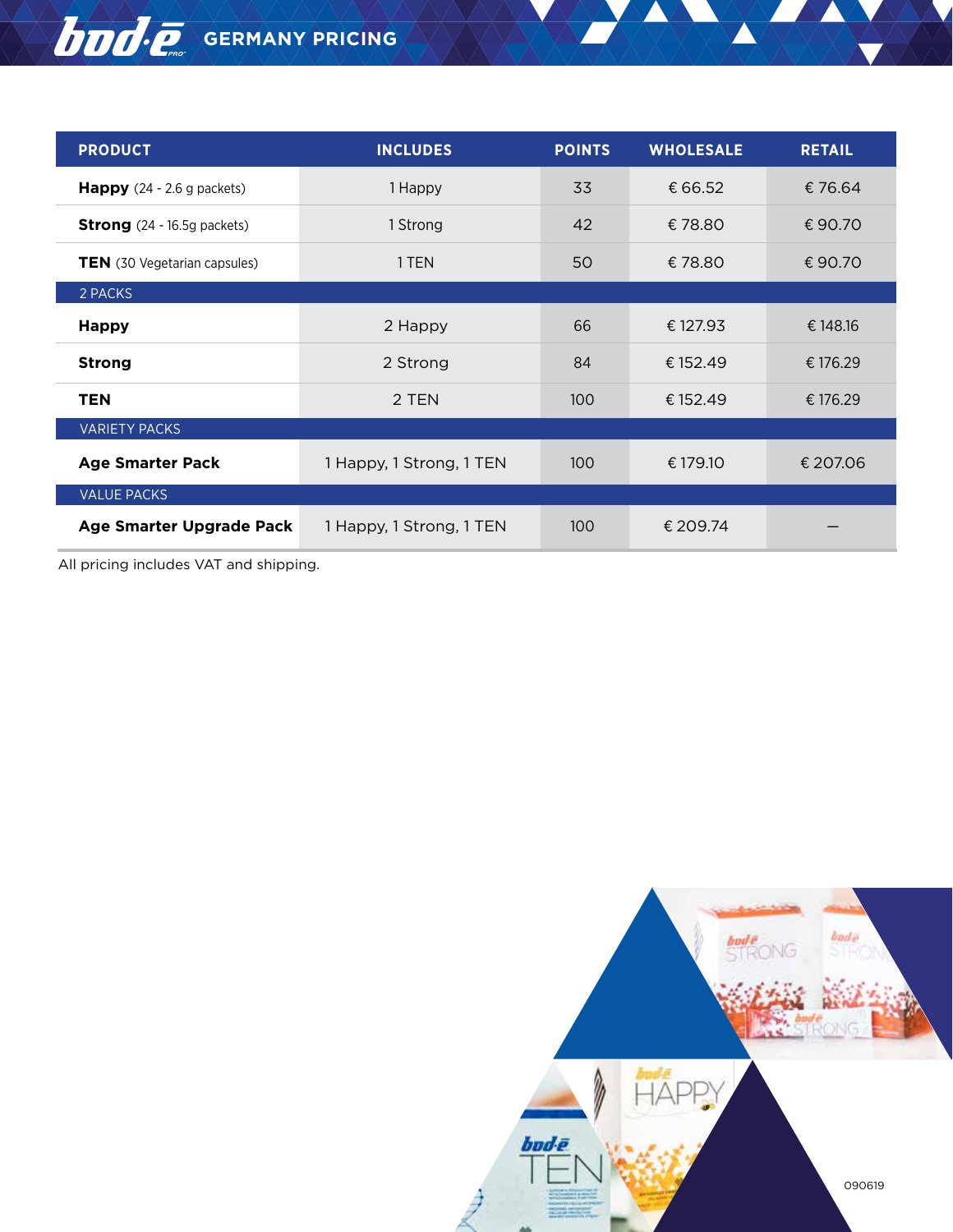#### **BUDO C.** SWITZERLAND PRICING

| <b>PRODUCT</b>                       | <b>INCLUDES</b>          | <b>POINTS</b> | <b>WHOLESALE</b> | <b>RETAIL</b> |
|--------------------------------------|--------------------------|---------------|------------------|---------------|
| <b>Happy</b> $(24 - 2.6$ g packets)  | 1 Happy                  | 33            | € 55.90          | € 64.40       |
| <b>Strong</b> $(24 - 16.5g$ packets) | 1 Strong                 | 42            | € 66.22          | €76.22        |
| <b>TEN</b> (30 Vegetarian capsules)  | 1 TEN                    | 50            | € 66.22          | €76.22        |
| 2 PACKS                              |                          |               |                  |               |
| <b>Happy</b>                         | 2 Happy                  | 66            | € 107.50         | € 124.50      |
| <b>Strong</b>                        | 2 Strong                 | 84            | € 128.14         | € 148.14      |
| <b>TEN</b>                           | 2 TEN                    | 100           | € 128.14         | € 148.14      |
| <b>VARIETY PACKS</b>                 |                          |               |                  |               |
| <b>Age Smarter Pack</b>              | 1 Happy, 1 Strong, 1 TEN | 100           | € 150.50         | € 174.00      |
| <b>VALUE PACKS</b>                   |                          |               |                  |               |
| Age Smarter Upgrade Pack             | 1 Happy, 1 Strong, 1 TEN | 100           | €176.25          |               |

All product prices include shipping and VAT on the annual membership fee.

VAT and any applicable duties on physical product will be collected by Swiss Post upon delivery in country.

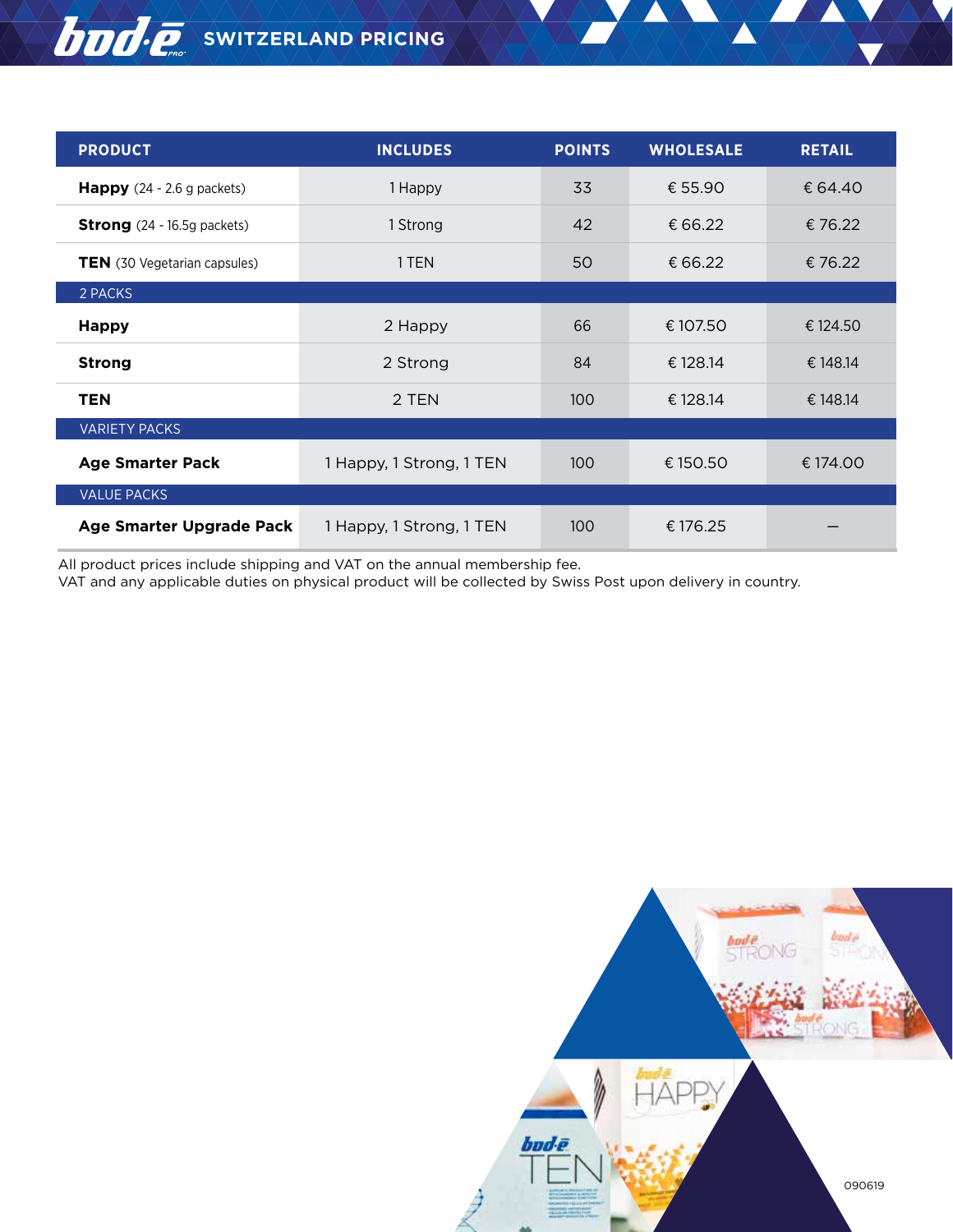# **AUSTRIA PRICING**

| <b>PRODUCT</b>                       | <b>INCLUDES</b>          | <b>POINTS</b> | <b>WHOLESALE</b> | <b>RETAIL</b> |
|--------------------------------------|--------------------------|---------------|------------------|---------------|
| <b>Happy</b> $(24 - 2.6$ g packets)  | 1 Happy                  | 33            | € 61.49          | €70.84        |
| <b>Strong</b> $(24 - 16.5g$ packets) | 1 Strong                 | 42            | €72.84           | € 83.84       |
| <b>TEN</b> (30 Vegetarian capsules)  | 1 TEN                    | 50            | €72.84           | € 83.84       |
| 2 PACKS                              |                          |               |                  |               |
| <b>Happy</b>                         | 2 Happy                  | 66            | € 118.25         | € 136.95      |
| <b>Strong</b>                        | 2 Strong                 | 84            | €140.95          | € 162.95      |
| <b>TEN</b>                           | 2 TEN                    | 100           | €140.95          | € 162.95      |
| <b>VARIETY PACKS</b>                 |                          |               |                  |               |
| <b>Age Smarter Pack</b>              | 1 Happy, 1 Strong, 1 TEN | 100           | € 165.55         | € 191.40      |
| <b>VALUE PACKS</b>                   |                          |               |                  |               |
| Age Smarter Upgrade Pack             | 1 Happy, 1 Strong, 1 TEN | 100           | € 193.88         |               |

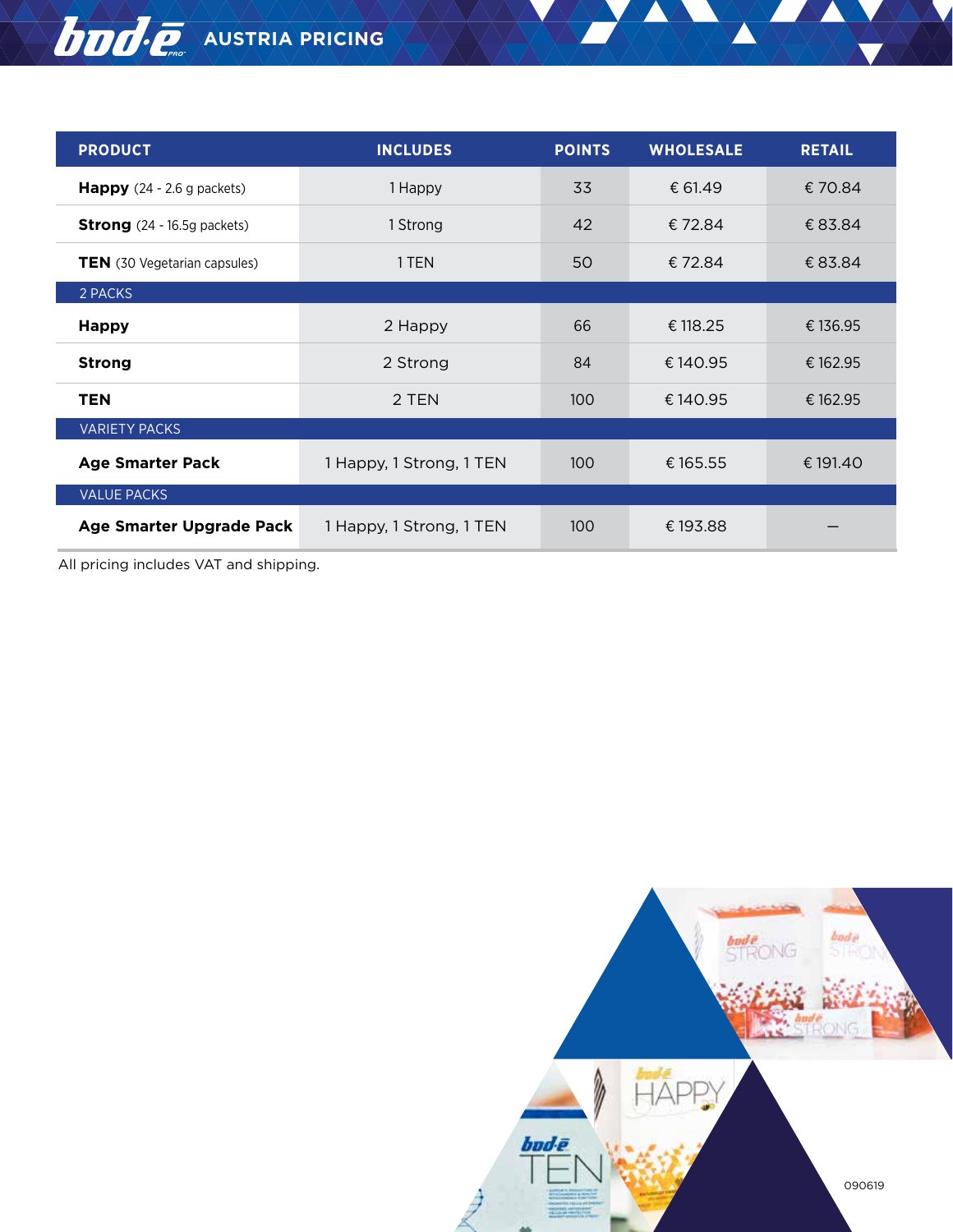# **IBUO** C<sub>ong</sub> IRELAND PRICING

| <b>PRODUCT</b>                       | <b>INCLUDES</b>          | <b>POINTS</b> | <b>WHOLESALE</b> | <b>RETAIL</b> |
|--------------------------------------|--------------------------|---------------|------------------|---------------|
| <b>Happy</b> $(24 - 2.6$ g packets)  | 1 Happy                  | 33            | € 68.76          | € 79.21       |
| <b>Strong</b> $(24 - 16.5g$ packets) | 1 Strong                 | 42            | € 81.45          | €93.75        |
| <b>TEN</b> (30 Vegetarian capsules)  | 1 TEN                    | 50            | € 81.45          | € 93.75       |
| 2 PACKS                              |                          |               |                  |               |
| <b>Happy</b>                         | 2 Happy                  | 66            | € 132.23         | € 153.14      |
| <b>Strong</b>                        | 2 Strong                 | 84            | € 157.61         | € 182.21      |
| <b>TEN</b>                           | 2 TEN                    | 100           | € 157.61         | € 182.21      |
| <b>VARIETY PACKS</b>                 |                          |               |                  |               |
| <b>Age Smarter Pack</b>              | 1 Happy, 1 Strong, 1 TEN | 100           | € 185.12         | € 214.02      |
| <b>VALUE PACKS</b>                   |                          |               |                  |               |
| Age Smarter Upgrade Pack             | 1 Happy, 1 Strong, 1 TEN | 100           | € 216.79         |               |

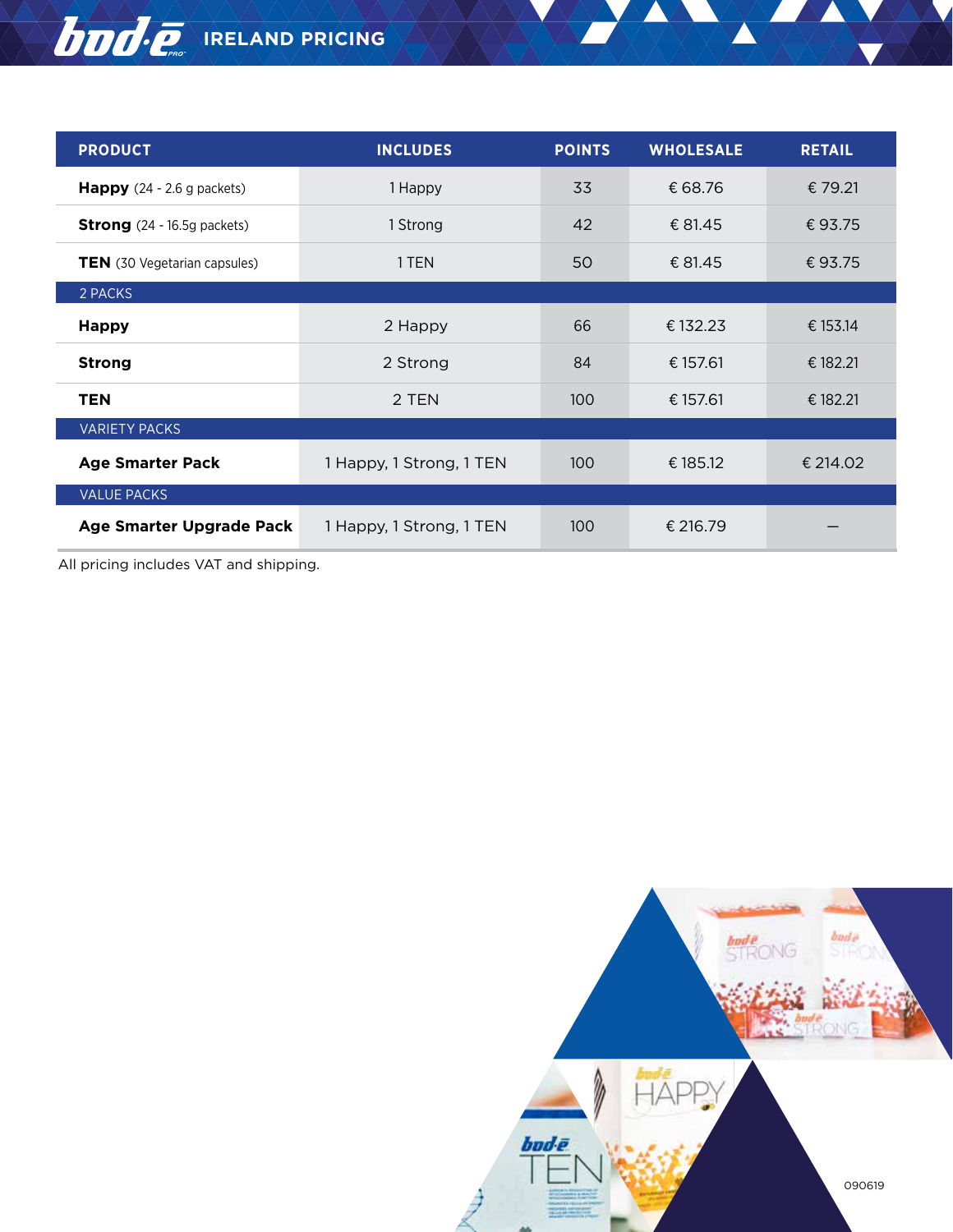# **UNITED KINGDOM PRICING**

| <b>PRODUCT</b>                       | <b>INCLUDES</b>          | <b>POINTS</b> | <b>WHOLESALE</b> | <b>RETAIL</b> |
|--------------------------------------|--------------------------|---------------|------------------|---------------|
| <b>Happy</b> $(24 - 2.6$ g packets)  | 1 Happy                  | 33            | £59.28           | £69.48        |
| <b>Strong</b> $(24 - 16.5g$ packets) | 1 Strong                 | 42            | £70.22           | £82.22        |
| TEN (30 Vegetarian capsules)         | 1 TEN                    | 50            | £70.22           | £82.22        |
| 2 PACKS                              |                          |               |                  |               |
| <b>Happy</b>                         | 2 Happy                  | 66            | £114.00          | £134.40       |
| <b>Strong</b>                        | 2 Strong                 | 84            | £135.89          | £159.89       |
| <b>TEN</b>                           | 2 TEN                    | 100           | £135.89          | £159.89       |
| <b>VARIETY PACKS</b>                 |                          |               |                  |               |
| <b>Age Smarter Pack</b>              | 1 Happy, 1 Strong, 1 TEN | 100           | £159.60          | £187.80       |
| <b>VALUE PACKS</b>                   |                          |               |                  |               |
| Age Smarter Upgrade Pack             | 1 Happy, 1 Strong, 1 TEN | 100           | £186.91          |               |

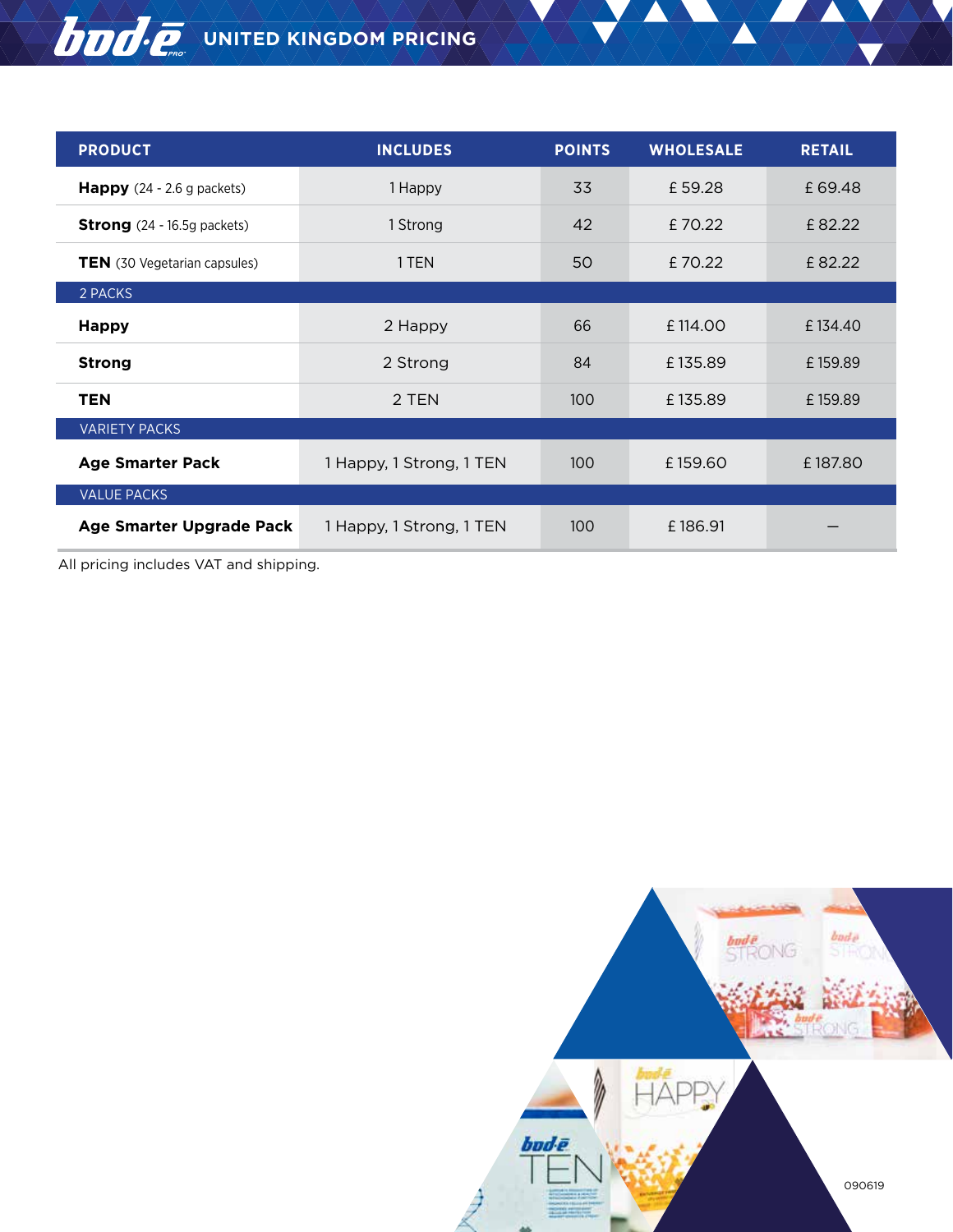#### **BOO.** SWEDEN PRICING

| <b>PRODUCT</b>                       | <b>INCLUDES</b>          | <b>POINTS</b> | <b>WHOLESALE</b> | <b>RETAIL</b> |
|--------------------------------------|--------------------------|---------------|------------------|---------------|
| <b>Happy</b> $(24 - 2.6$ g packets)  | 1 Happy                  | 33            | € 62.61          | € 72.13       |
| <b>Strong</b> $(24 - 16.5g$ packets) | 1 Strong                 | 42            | € 74.17          | € 85.37       |
| <b>TEN</b> (30 Vegetarian capsules)  | 1 TEN                    | 50            | € 74.17          | € 85.37       |
| 2 PACKS                              |                          |               |                  |               |
| <b>Happy</b>                         | 2 Happy                  | 66            | € 120.40         | € 139.44      |
| <b>Strong</b>                        | 2 Strong                 | 84            | € 143.52         | € 165.92      |
| <b>TEN</b>                           | 2 TEN                    | 100           | € 143.52         | € 165.92      |
| <b>VARIETY PACKS</b>                 |                          |               |                  |               |
| <b>Age Smarter Pack</b>              | 1 Happy, 1 Strong, 1 TEN | 100           | €168.56          | € 194.88      |
| <b>VALUE PACKS</b>                   |                          |               |                  |               |
| Age Smarter Upgrade Pack             | 1 Happy, 1 Strong, 1 TEN | 100           | € 197.40         |               |

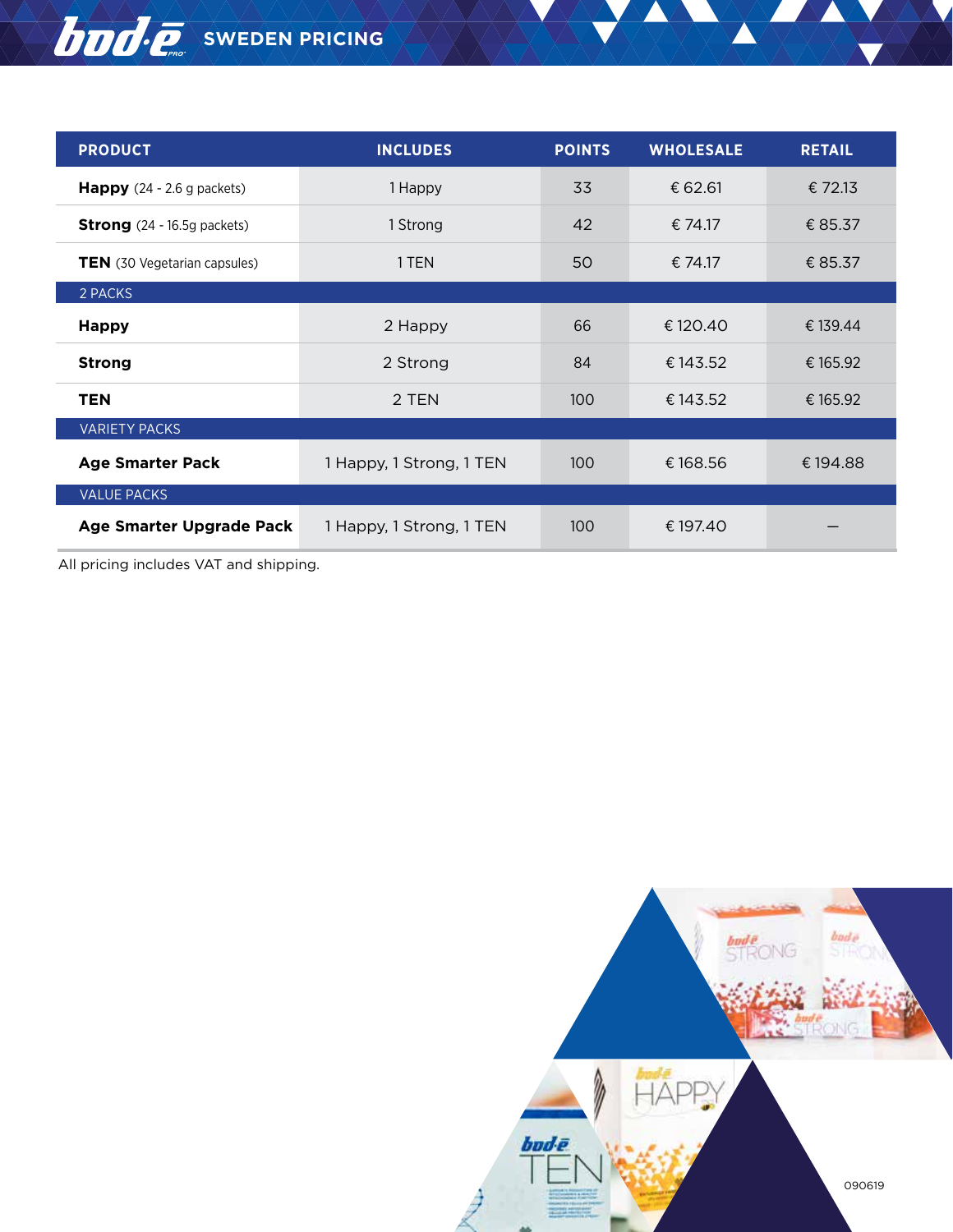## **DOO.** DENMARK PRICING

| <b>PRODUCT</b>                       | <b>INCLUDES</b>          | <b>POINTS</b> | <b>WHOLESALE</b> | <b>RETAIL</b> |
|--------------------------------------|--------------------------|---------------|------------------|---------------|
| <b>Happy</b> $(24 - 2.6$ g packets)  | 1 Happy                  | 33            | € 59.25          | € 68.26       |
| <b>Strong</b> $(24 - 16.5g$ packets) | 1 Strong                 | 42            | € 70.19          | € 80.79       |
| <b>TEN</b> (30 Vegetarian capsules)  | 1 TEN                    | 50            | € 70.19          | € 80.79       |
| 2 PACKS                              |                          |               |                  |               |
| <b>Happy</b>                         | 2 Happy                  | 66            | € 113.95         | € 131.97      |
| <b>Strong</b>                        | 2 Strong                 | 84            | €135.83          | € 157.03      |
| <b>TEN</b>                           | 2 TEN                    | 100           | €135.83          | € 157.03      |
| <b>VARIETY PACKS</b>                 |                          |               |                  |               |
| <b>Age Smarter Pack</b>              | 1 Happy, 1 Strong, 1 TEN | 100           | € 159.53         | € 184.44      |
| <b>VALUE PACKS</b>                   |                          |               |                  |               |
| Age Smarter Upgrade Pack             | 1 Happy, 1 Strong, 1 TEN | 100           | €186.83          |               |

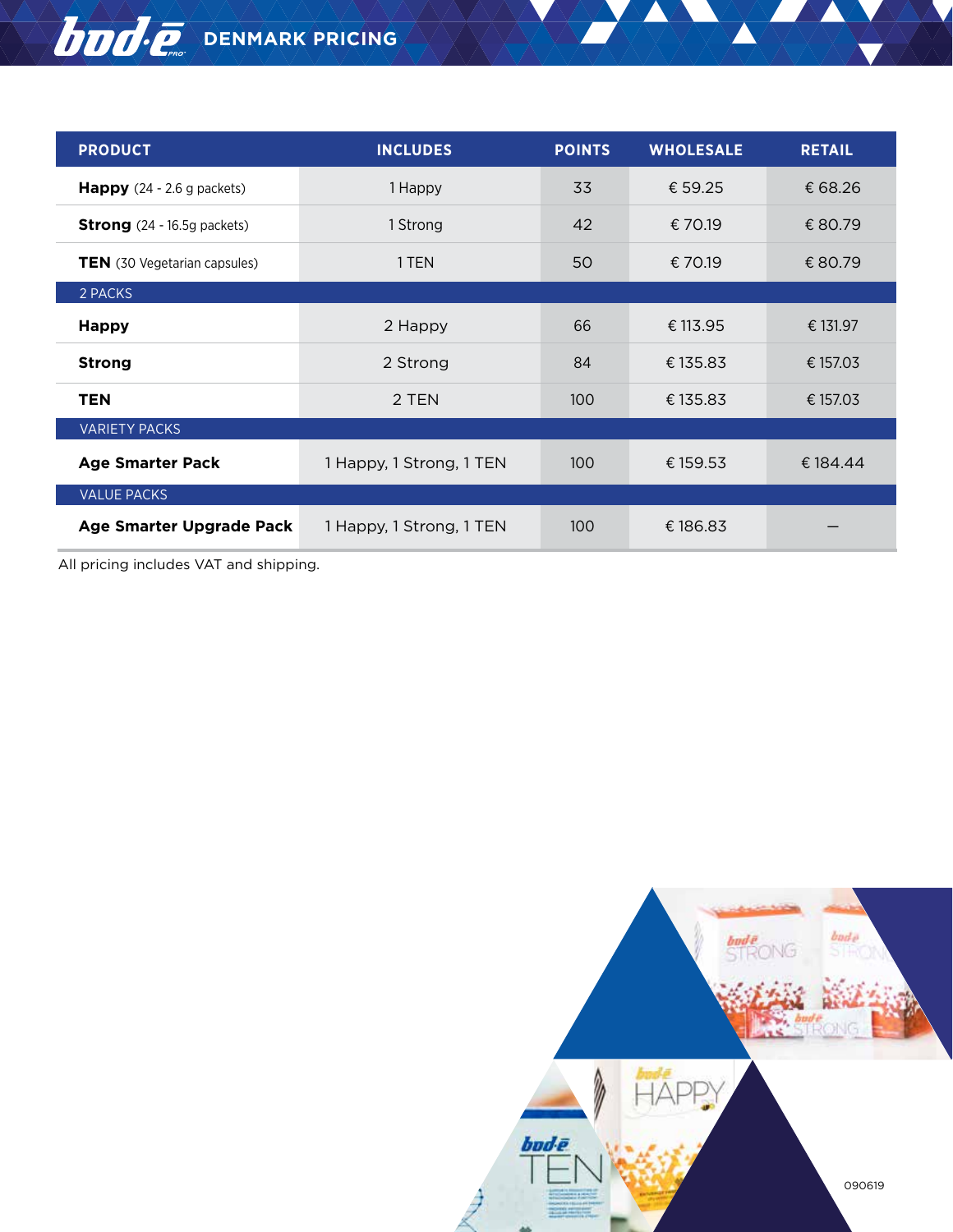#### **BELGIUM PRICING**

| <b>PRODUCT</b>                       | <b>INCLUDES</b>          | <b>POINTS</b> | <b>WHOLESALE</b> | <b>RETAIL</b> |
|--------------------------------------|--------------------------|---------------|------------------|---------------|
| <b>Happy</b> $(24 - 2.6$ g packets)  | 1 Happy                  | 33            | € 59.25          | € 68.26       |
| <b>Strong</b> $(24 - 16.5g$ packets) | 1 Strong                 | 42            | € 70.19          | € 80.79       |
| <b>TEN</b> (30 Vegetarian capsules)  | 1 TEN                    | 50            | € 70.19          | € 80.79       |
| 2 PACKS                              |                          |               |                  |               |
| <b>Happy</b>                         | 2 Happy                  | 66            | € 113.95         | € 131.97      |
| <b>Strong</b>                        | 2 Strong                 | 84            | € 135.83         | € 157.03      |
| <b>TEN</b>                           | 2 TEN                    | 100           | € 135.83         | € 157.03      |
| <b>VARIETY PACKS</b>                 |                          |               |                  |               |
| <b>Age Smarter Pack</b>              | 1 Happy, 1 Strong, 1 TEN | 100           | € 159.53         | € 184.44      |
| <b>VALUE PACKS</b>                   |                          |               |                  |               |
| Age Smarter Upgrade Pack             | 1 Happy, 1 Strong, 1 TEN | 100           | €186.83          |               |